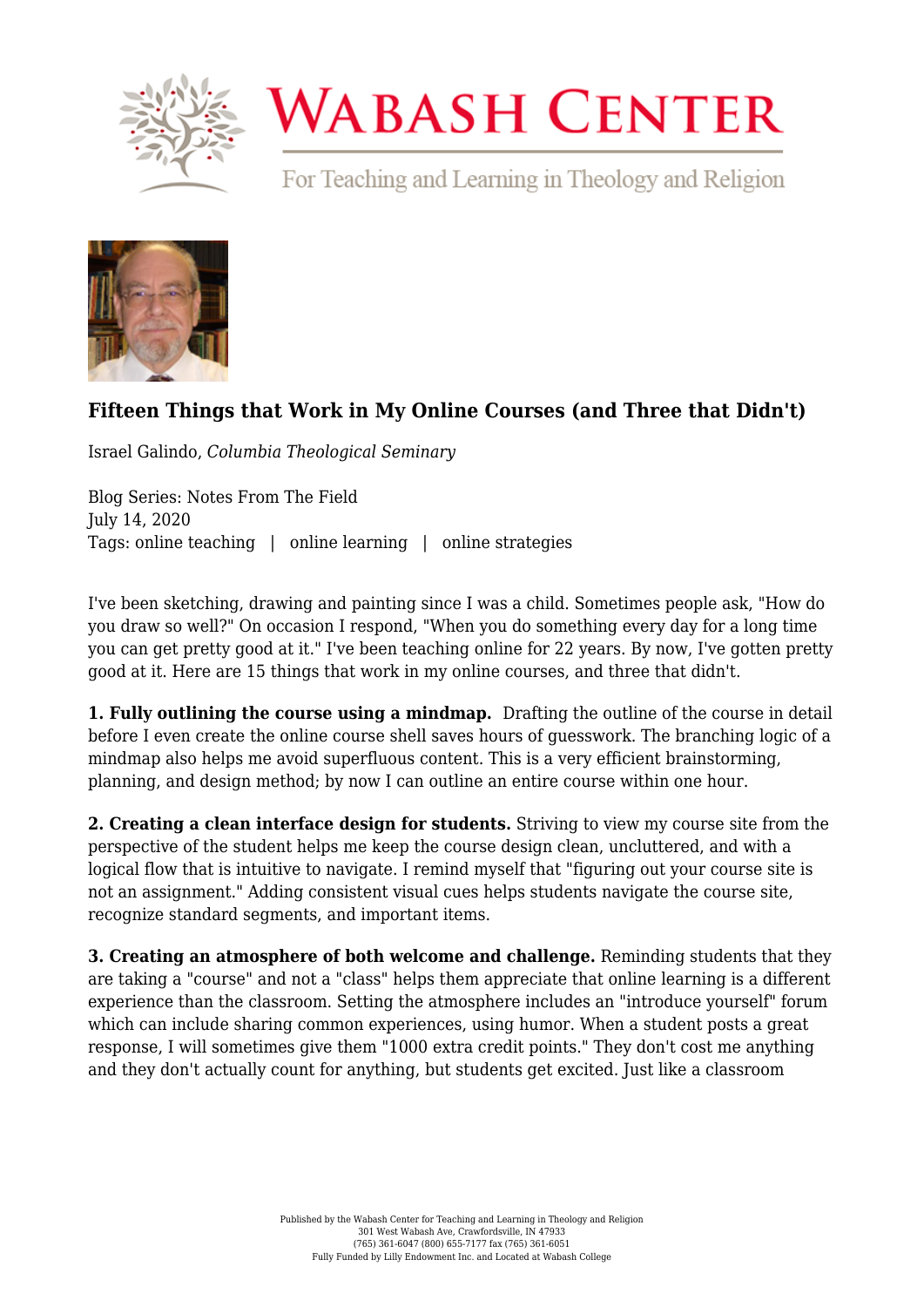course, I strive to create a "class culture" conducive to learning.

**4. Providing a reading schedule checklist and other helps.** Because I'm not as present as I am in a classroom, I provide students with helpful resources to help them self-monitor their progress. For example, [this handy reading schedule checklist](https://www.wabashcenter.wabash.edu/wp-content/uploads/2020/07/I609-Reading-checklist-2016.pdf) helps students stay on track and helps avoid the "when is the assignment due?" question.

**5. Allowing up to two weeks of reading days before the first session.** Because my online courses encourage critical reading and interaction with texts, I give students plenty of time to read ahead before requiring them to post responses. Additionally, I have a standard "How to read for this course" orientation that helps encourage reading for understanding, synthesis, and application rather than for coverage.

**6. Scheduling one week for wrapping up the course.** During the final week of the course schedule no posts or learning activities are assigned. This allows students to catch up on posts they've missed and gives them time to finish the summative paper or project before the submission deadline.

**7. Being selective in content and student learning activities.** I anticipate that my online class will require more work from students than a classroom version. Therefore, the content coverage becomes more focused (and the amount cut it by half). Aligning student learning activities to the course's student learning outcomes helps avoid overwhelming students with superfluous activities. Aside from reading and posting on forums, two additional student learning activities is the most I ask of students. One of those will often be a summative writing assignment or project.

**8. Keeping all course sessions open.** Keeping all sessions open allows the student a meta view of the scope of the course, which aids in comprehension, integration, and helps them plan their own schedules. It also allows for eager students to work ahead and for some to catch up as needed. I have found there is little value in keeping things "hidden" from students.

**9. Being heavy-handed in responding to student posts for the first two sessions.** During the first two sessions of the course I respond intentionally to student posts, communicating what I look for in student responses, highlighting what an effective student post is (and why). pushing for deeper thinking though follow up questions, etc. I emphasize that questions asked by the professor and by students are "real" questions which must be responded to. This provides cues to students about the expected quality of posts.

**10. Scheduling two 45-minute log in times for myself.** One rule I follow is "never work harder than your students." To avoid being overwhelmed by student posts and to help manage my time I schedule one 45-minute time slot in the morning and in the afternoon to read and respond to student posts. I don't respond to each individual post, rather, I select those posts that provide a chance to "teach to the class" with a response. When I note a student starts getting behind in their posts, I send one check in e-mail, but no more.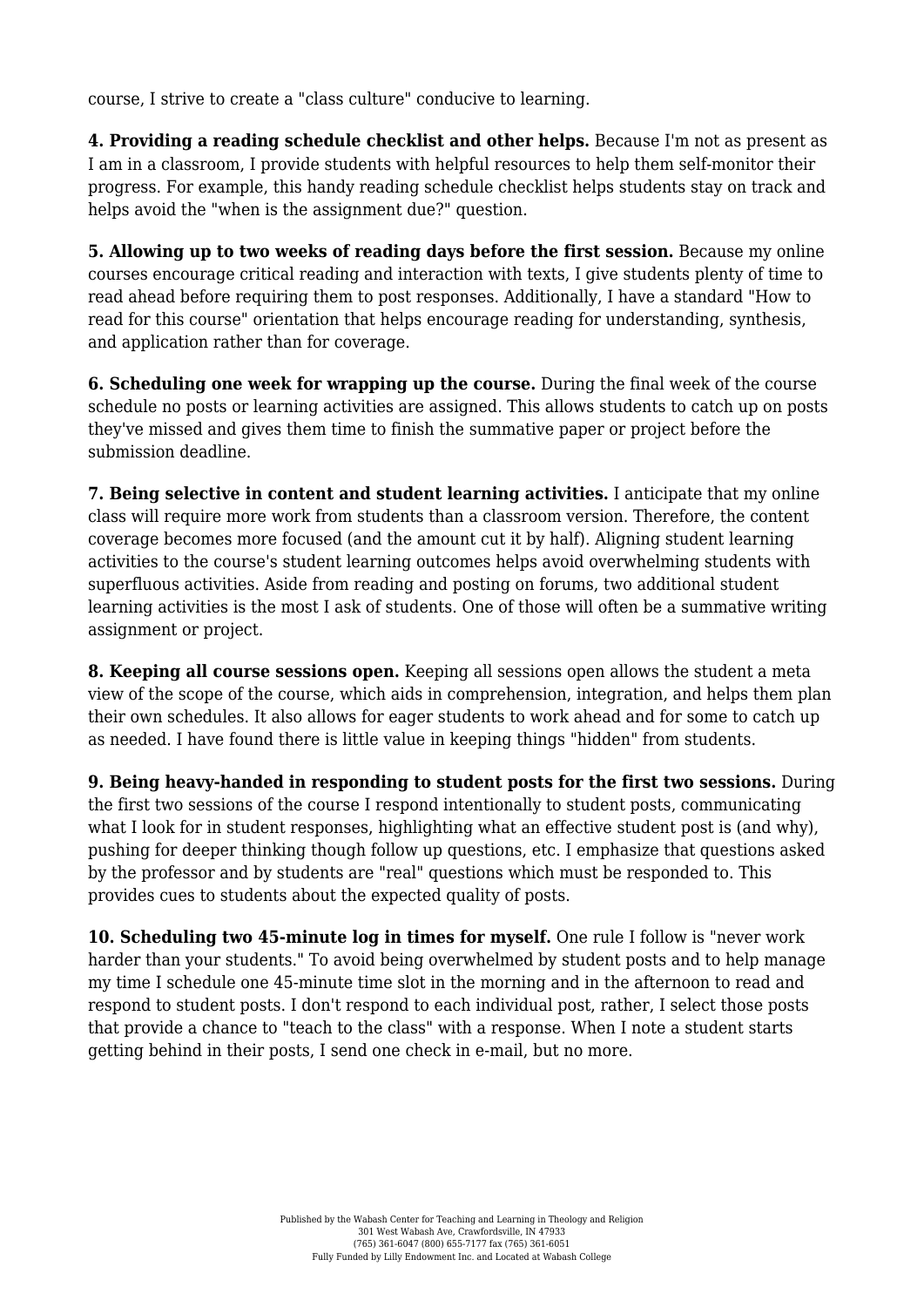**11. Providing supplemental enrichment resources.** There is a lot of good content available on the internet. Providing optional enrichment resources allows students to "go deeper" into the study and review alternate ways of accessing content (video, podcasts, demonstrations, interviews, model lectures, etc.). However, I try to be judicious and selective to avoid offering too many options in any given session. Alternatively, I sometimes assign students to do an internet search for appropriate and helpful recourses and have them post them on the course site (they must share why the resource is relevant and helpful).

**12. Creating opportunity for immediate application.** I strive for immediate application starting with the first discussion forum session. The application can be in the form of interpretation, analysis, providing an example, providing a critique, challenging an idea, or applying a concept to the students' experiences. Throughout the course I strive to address multiple modalities of understanding [\(see Wiggins & McTighe's Understanding by Design](https://educationaltechnology.net/wp-content/uploads/2016/01/backward-design.pdf) [taxonomy](https://educationaltechnology.net/wp-content/uploads/2016/01/backward-design.pdf)).

**13. Including a mid-course metacognition opportunity.** At mid-point in the course I provide a forum with metacognition questions and prompts to help students "step back" and reflect on their learning *experience.* This provides helpful process feedback for both student and professor.

**14. Including a 50-minute Zoom "open office hours."** This practice provides novelty and can be helpful to foster a sense of connectivity and to provide an opportunity to discuss concepts that may need a more nuanced treatment. I typically don't schedule more than two during the course.

**15. Including a "course closure" section.** I have a firm deadline for course closure at which time all assignments are due, no exceptions. I post a firm notice at the start of the course, and on the syllabus, that I accept no late submissions. The course closes on the final date of the course schedule. The final session provides a place for students to post their assignments and a forum where they "sign off." When a student submits a post in this final forum it signals to me that have completed the course, so I don't have to guess when a student is "done."

## **Three Things That Have Not Worked**

**Requiring synchronous sessions forcing students to log on at specific days and times.** Requiring students to check in at specific times for a live session tends to not have a significant pedagogical value in my experience. Aside from checking in from different time zones, the necessity of the right equipment, and need for stable internet connections, I haven't found that a "live" session is of significantly high value for the learning experience.

**Posting a narrated 20-minute slide presentation for content delivery.** Early on I tried to translate the classroom lectures with slide presentations to the online environment. That resulted in 20-minute narrated slide presentations students needed to sit through. Ultimately I found it more effective to provide students with a textual narrative of the content. Students can read faster than listening to a slow-paced narrated podcast, and it's easier to review the